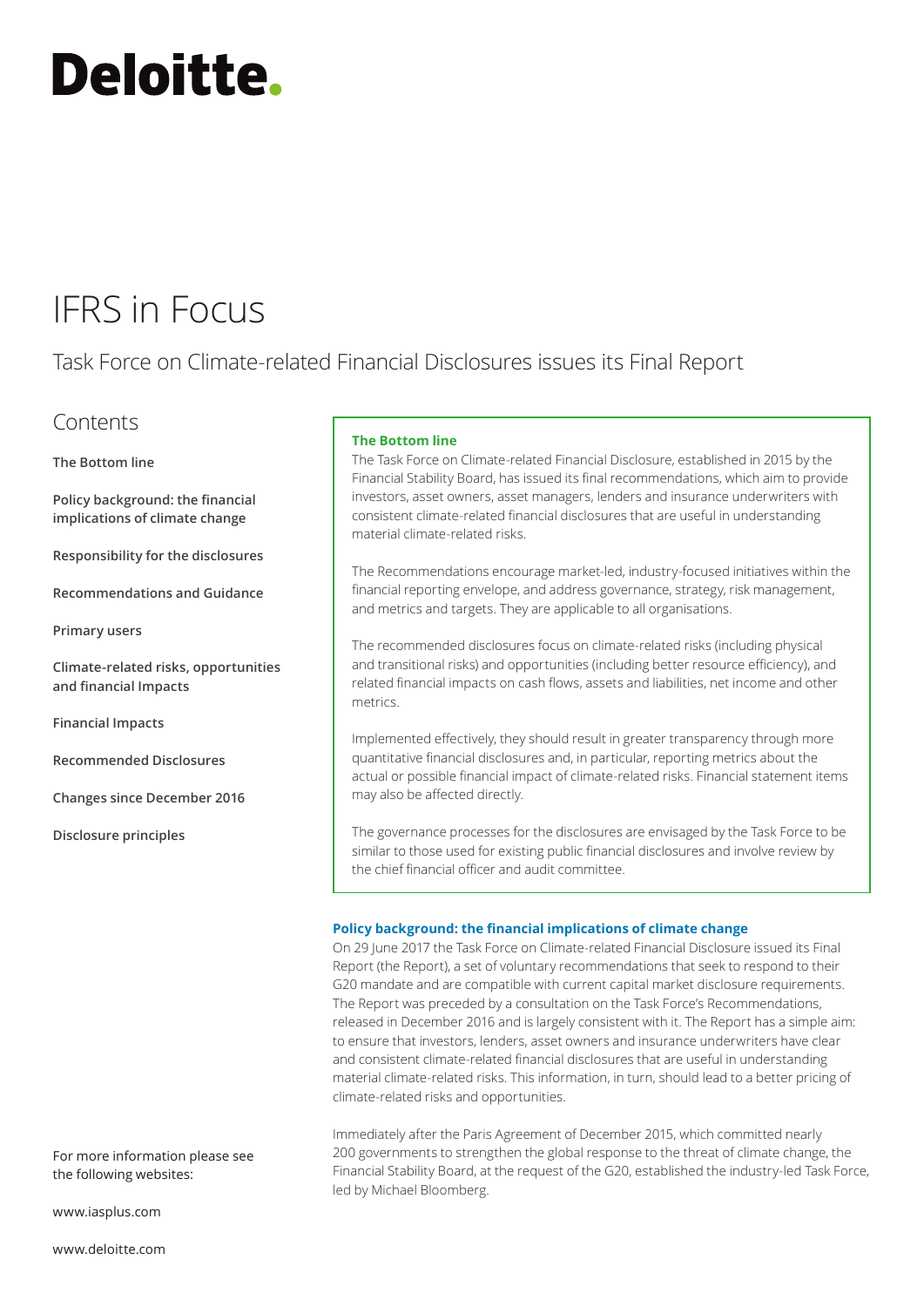The Task Force sees risks related to climate change as one of the "most significant, and perhaps most misunderstood" risks facing organisations today. The Paris Agreement will lead to short, medium and long‑term effects and disruption as economies transition to a lower‑carbon economy. This transitional risk is important to policymakers interested in the stability and resilience of the global financial system. If the economic impact of sharp changes in energy use and the revaluation of carbon-intensive assets are to be managed effectively, global financial markets will require better and more consistent information to support well-informed investment, lending and insurance underwriting decisions.

#### <span id="page-1-0"></span>**Responsibility for the disclosures**

The Report's key recommendation is that that climate‑related financial disclosures should be included in an organisation's mainstream (i.e. public) financial filings (the annual financial statements and related disclosure documents) filed with securities markets regulators in accordance with national disclosure requirements. Most G20 jurisdictions already require a discussion of material risks and uncertainties, and these would include material climate‑related risks.

The Report acknowledges that most information included in financial filings is subject to a materiality assessment. However, because climate-related risk is a non-diversifiable risk affecting nearly all industries, many investors think that specific aspects of this risk require specific action. Consequently, the Report recommends that disclosure of an organisation's governance and risk management processes and procedures should always be provided whilst disclosures about strategy and metrics and targets should be subject to normal materiality assessment.

Implementing the Report's recommendations will likely result in more quantitative financial disclosures and, in particular, reporting information about the actual or possible financial impact of climate-related risks. In addition, financial statement items may be affected directly: cash flows from operations, asset valuation, net income and capital ratios. Consequently, climate-related financial disclosures are envisaged to be subject to internal controls similar to those for other financial information and that "the governance processes should be similar to those used for existing financial reporting and would likely involve review by the chief financial officer and audit committee, as appropriate."

#### **Observation**

The Task Force is not seeking immediate regulatory change. Rather, it is using 'soft power', to encourage market‑led, industry‑focused initiatives within the financial reporting envelope. Hence it is not surprising that the Task Force is placing this in the In-tray of the CFO and the Audit Committee to ensure that there are appropriate systems in place to generate data that is reliable, verifiable and objective.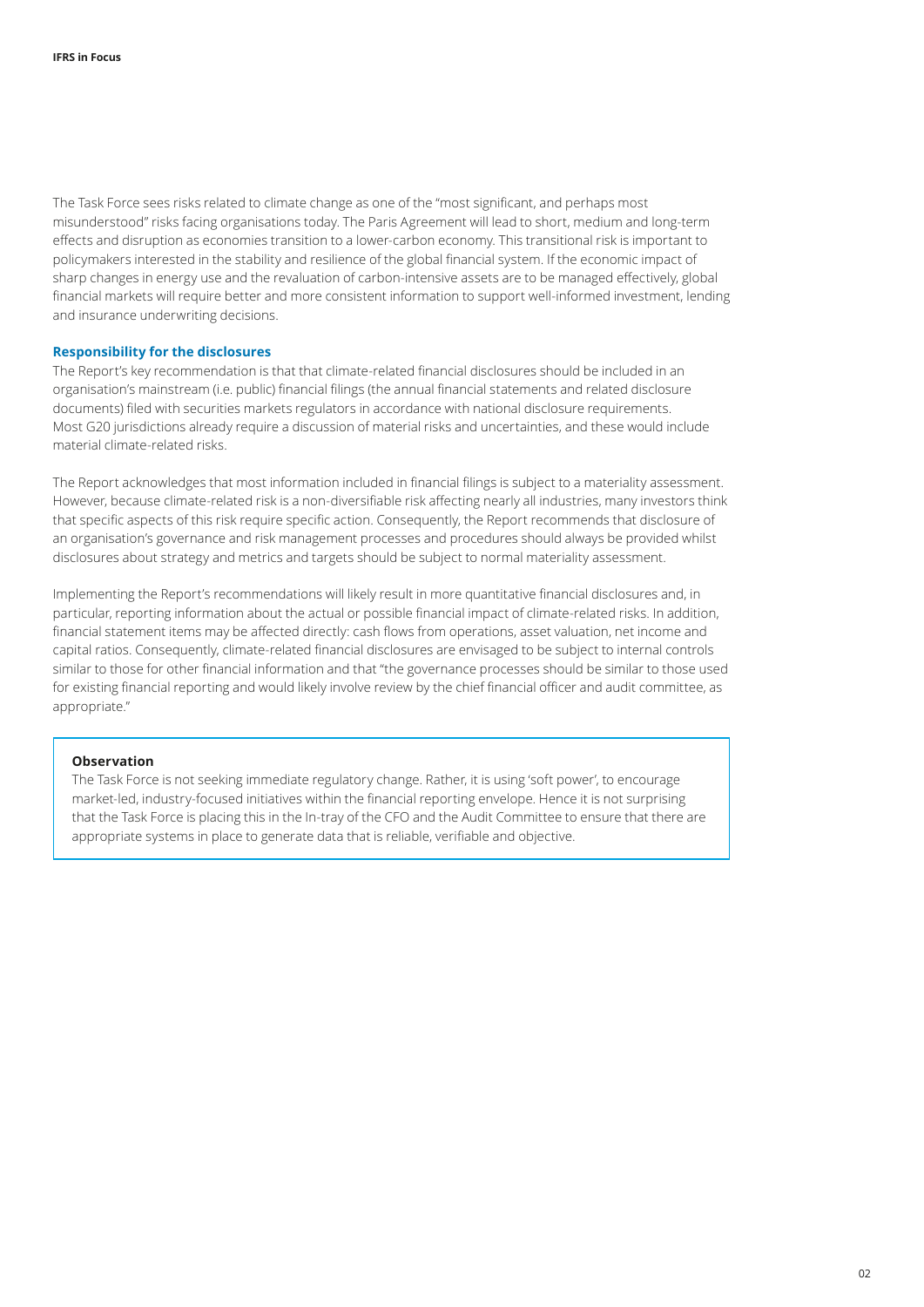#### <span id="page-2-0"></span>**Recommendations and Guidance**

The Recommendations are built around four thematic areas that represent the primary elements common to the operation of all organisations.

- **•** *Governance:* The organisation's governance around climate‑related risks and opportunities.
- **•** *Strategy:* The actual and potential impacts of climate‑related risks and opportunities on the organisation's businesses, strategy, and financial planning where such information is material.
- **•** *Risk Management:* How the organisation identifies, assesses, and manages climate‑related risks.
- **•** *Metrics and Targets:* The metrics and targets used to assess and manage relevant climate‑related risks and opportunities where such information is material.

The Report includes guidance to assist in developing effective climate‑related financial disclosures consistent with the Recommendations and Recommended Disclosures. There is supplemental guidance for the financial and non‑financial sectors, highlighting important sector‑specific considerations.

#### <span id="page-2-1"></span>**Primary users**

At the FSB's request, the Task Force considered carefully whether the target audience of users of climate-related financial disclosures should "extend beyond investors, lenders, and insurance underwriters" ('primary users'). The Report confirmed that the primary users are the "appropriate target audience" because they "assume the financial risk and reward of the decisions they make." In addition, they note that whilst "many other organisations, including credit rating agencies, equity analysts, stock exchanges, investment consultants, and proxy advisors" will use the disclosures throughout the credit and investment chain, such organisations depend on and use the same types of information as primary users.

#### **Observation**

The Task Force's primary user group is largely consistent with that of securities markets regulators, financial reporting standard-setters and related organisations such as the Climate Disclosure Standards Board, the International Integrated Reporting Council and the Sustainability Accounting Standards Board. It is also consistent with the Task Force's desire to include climate‑related financial information in mainstream financial filings filed with securities markets regulators. However, adding insurance underwriters in the primary user group seems to blur the line between securities markets oversight and prudential regulation.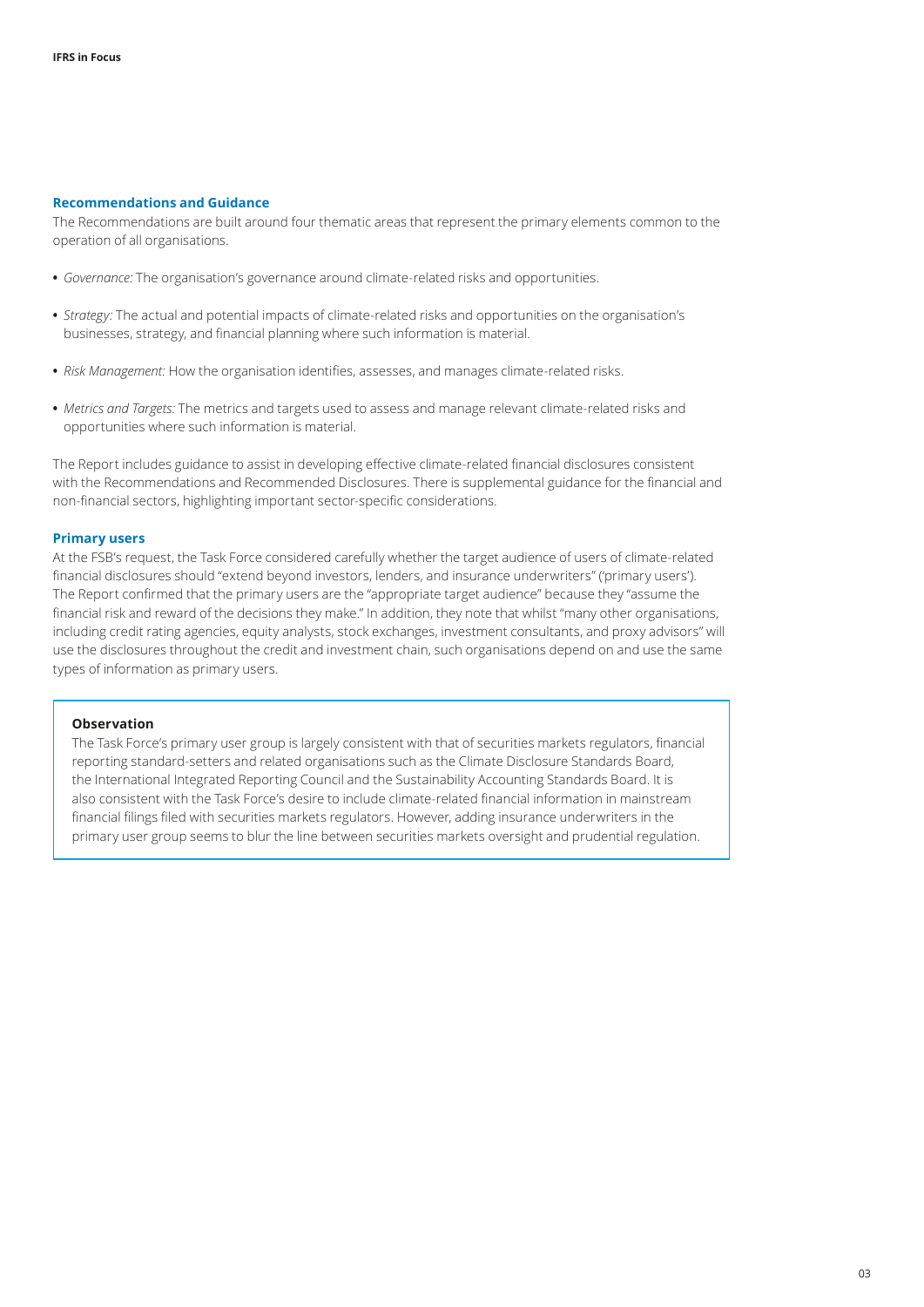#### <span id="page-3-0"></span>**Climate‑related risks, opportunities and financial Impacts**

The Report draws on several climate-related disclosure frameworks to provide a common framework to promote better alignment and thus greater consistency for climate-related financial disclosure. The framework categorises these disclosures as climate-related risks and climate-related opportunities, with sub-categories as necessary:



#### <span id="page-3-1"></span>**Financial Impacts**

A primary goal of the Report is to achieve "better disclosure of the financial impacts of climate‑related risks and opportunities" on an organisation. Investors, lenders, and insurance underwriters "need to understand how climate‑related risks and opportunities are likely to impact an organisation's future financial position as reflected in its income statement, cash flow statement, and balance sheet." The Report demonstrates how the financial impacts are related to the risks and opportunities noted above: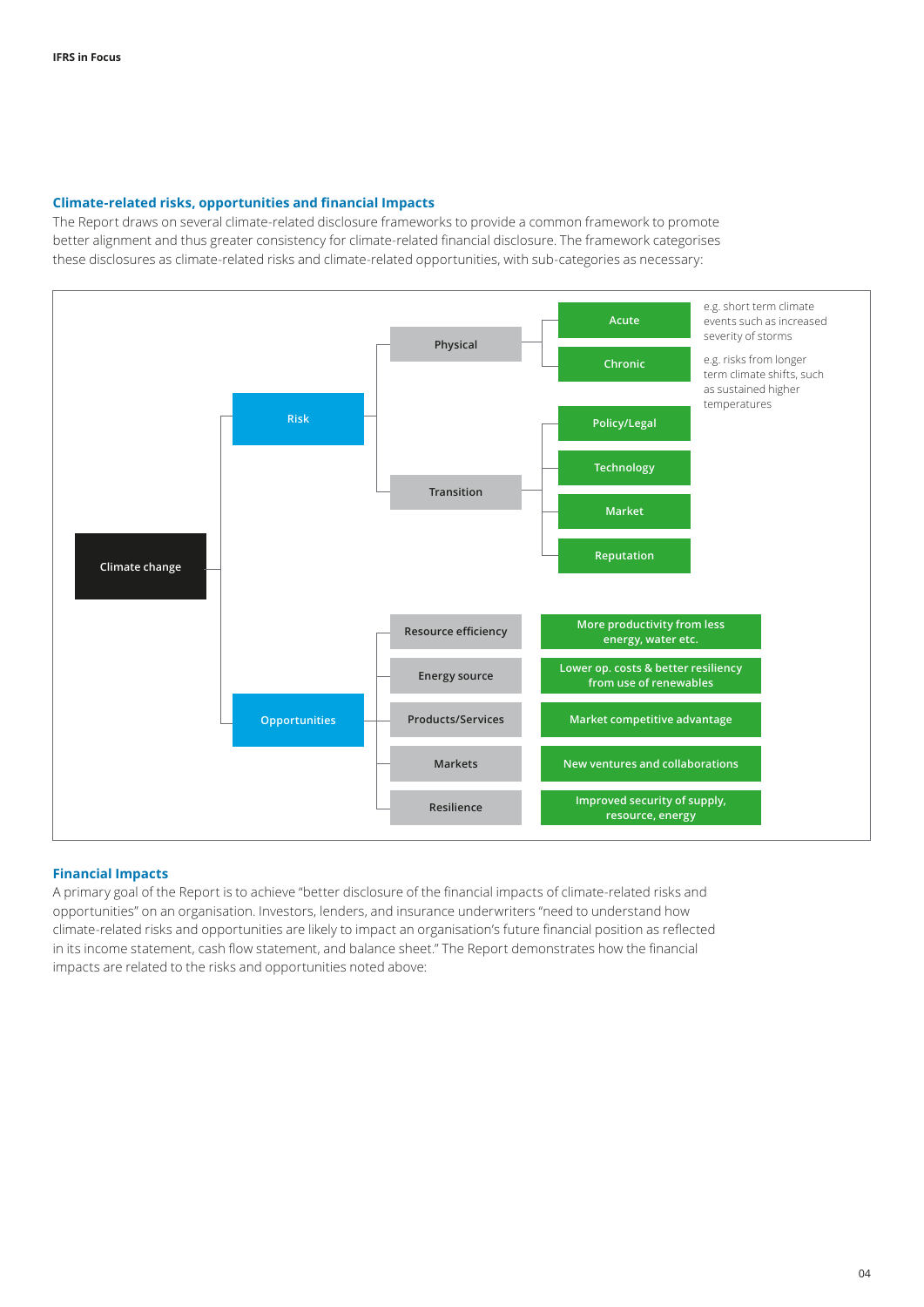

Source: *Final Report of the Task Force on Climate‑related Financial Disclosure*

#### <span id="page-4-0"></span>**Recommended Disclosures**

The principal Recommendations and Recommended Disclosures are summarised below.

| <b>Governance</b>                                                                                       | <b>Strategy</b>                                                                                                                                                                                          | <b>Risk Management</b>                                                                                                                                                   | <b>Metrics and Targets</b>                                                                                                                                             |
|---------------------------------------------------------------------------------------------------------|----------------------------------------------------------------------------------------------------------------------------------------------------------------------------------------------------------|--------------------------------------------------------------------------------------------------------------------------------------------------------------------------|------------------------------------------------------------------------------------------------------------------------------------------------------------------------|
| Disclose the organization's<br>governance around climate-related<br>risks and opportunities.            | Disclose the actual and potential<br>impacts of climate-related<br>risks and opportunities on the<br>organization's business, strategy,<br>and financial planning where such<br>information is material. | Disclose how the organization<br>identifies, assesses, and manages<br>climate-related risks.                                                                             | Disclose the metrics and targets<br>used to assess and manage<br>relevant climate-related risks<br>and opportunities where such<br>information is material.            |
| <b>Recommended Disclosures</b>                                                                          | <b>Recommended Disclosures</b>                                                                                                                                                                           | <b>Recommended Disclosures</b>                                                                                                                                           | <b>Recommended Disclosures</b>                                                                                                                                         |
| a) Describe the board's oversight<br>of climate-related risks and<br>opportunities.                     | a) Describe the climate-related<br>risks and opportunities the<br>organisation has identified over<br>the short, medium and long<br>term.                                                                | a) Describe the organisation's<br>processes for identifying and<br>assessing climate-related risks.                                                                      | a) Disclose the metrics used by the<br>organisation to assess climate-<br>related risks and opportunities<br>in line with its strategy and risk<br>management process. |
| b) Describe management's role in<br>assessing and managing climate-<br>related risks and opportunities. | b) Describe the impact of climate<br>related risks and opportunities<br>on the organisation's<br>businesses, strategy, and<br>financial planning.                                                        | <b>b)</b> Describe the organisation's<br>processes for managing<br>climate-related risks.                                                                                | b) Describe Scope 1, Scope 2,<br>and, if appropriate, Scope<br>3 greenhouse gas (GHG<br>emissions, and related risks.                                                  |
|                                                                                                         | c) Describe the resilience of the<br>organization's strategy, taking<br>into consideration different<br>climate-related scenarios,<br>including a 2°C or lower<br>scenario.                              | c) Describe how processes for<br>identifying assessing, and<br>management climate-related<br>risks are integrated into the<br>organisation's overall risk<br>management. | c) Describe the targets used by<br>the organisation to manage<br>climate-related risks and<br>opportunities and performance<br>against targets.                        |

Source: *Final Report of the Task Force on Climate‑related Financial Disclosure*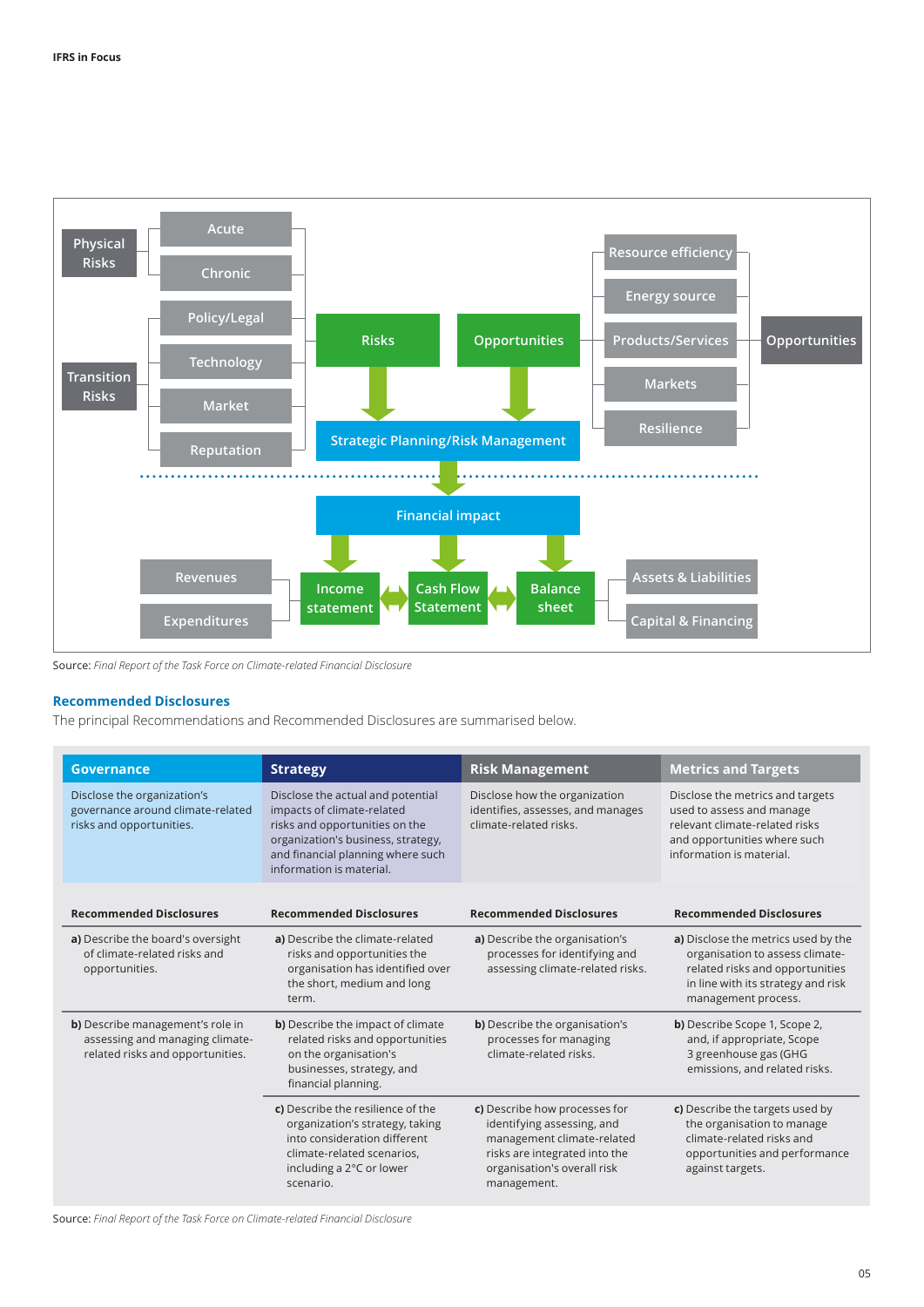#### <span id="page-5-0"></span>**Changes since December 2016**

As a result of the December 2016 consultation, the Task Force has made changes and clarifications to the recommendations and accompanying material – the Implementation guidance and Technical Supplement – to assist preparers apply the Report's recommendations effectively, including:

- **•** *Exposure to carbon-intensive companies:* In order to address concerns about the accuracy and completeness of reported GHG data and the limited application of the metric, the Report replaces the 'GHG emissions associated with investments' metric with a 'weighted average carbon intensity metric'. The new metric is intended to measure an organisation's exposure to carbon‑intensive companies.
- Remuneration: Where climate-related risks are material, the Report recommends that organisations consider describing whether and how related performance metrics are incorporated into remuneration policies.
- **•** *Data availability and quality:* The Report addresses redundancies of the metrics, simplifies the non‑financial illustrative metrics tables; ensures consistent terminology is used; and clarifies the links between the metrics, climate‑related risks and opportunities, and potential financial implications.
- **•** *Scenario analyses:* The Report clarified that organisations should describe how resilient their strategies are to climate‑related risks and opportunities, taking into consideration different climate‑related scenarios, including a 2°C or lower scenario.

#### **Observation**

Using common metrics should bring greater comparability within industries and across sectors and the changes made by the Task Force in response to constituents' concerns should lead to better acceptance and adoption by preparers.

#### <span id="page-5-1"></span>**Disclosure principles**

The overall disclosure framework is supported by seven 'principles for effective disclosures' that are intended to "guide current and future developments" in climate‑related financial reporting. The Task Force intends that by using these principles, organisations "can help achieve transparent, high-quality disclosures that enable users to understand the impact of climate change on organisations." The principles are consistent with common regulatory requirements and/or recent statements by some national and regional securities markets regulators on the use of alternative performance measures. Any disclosures should be:

- **•** Relevant
- **•** Specific and complete
- **•** Clear, balanced and understandable
- **•** Consistent over time
- **•** Comparable among companies within a sector, industry or portfolio
- **•** Reliable, verifiable and objective
- **•** Timely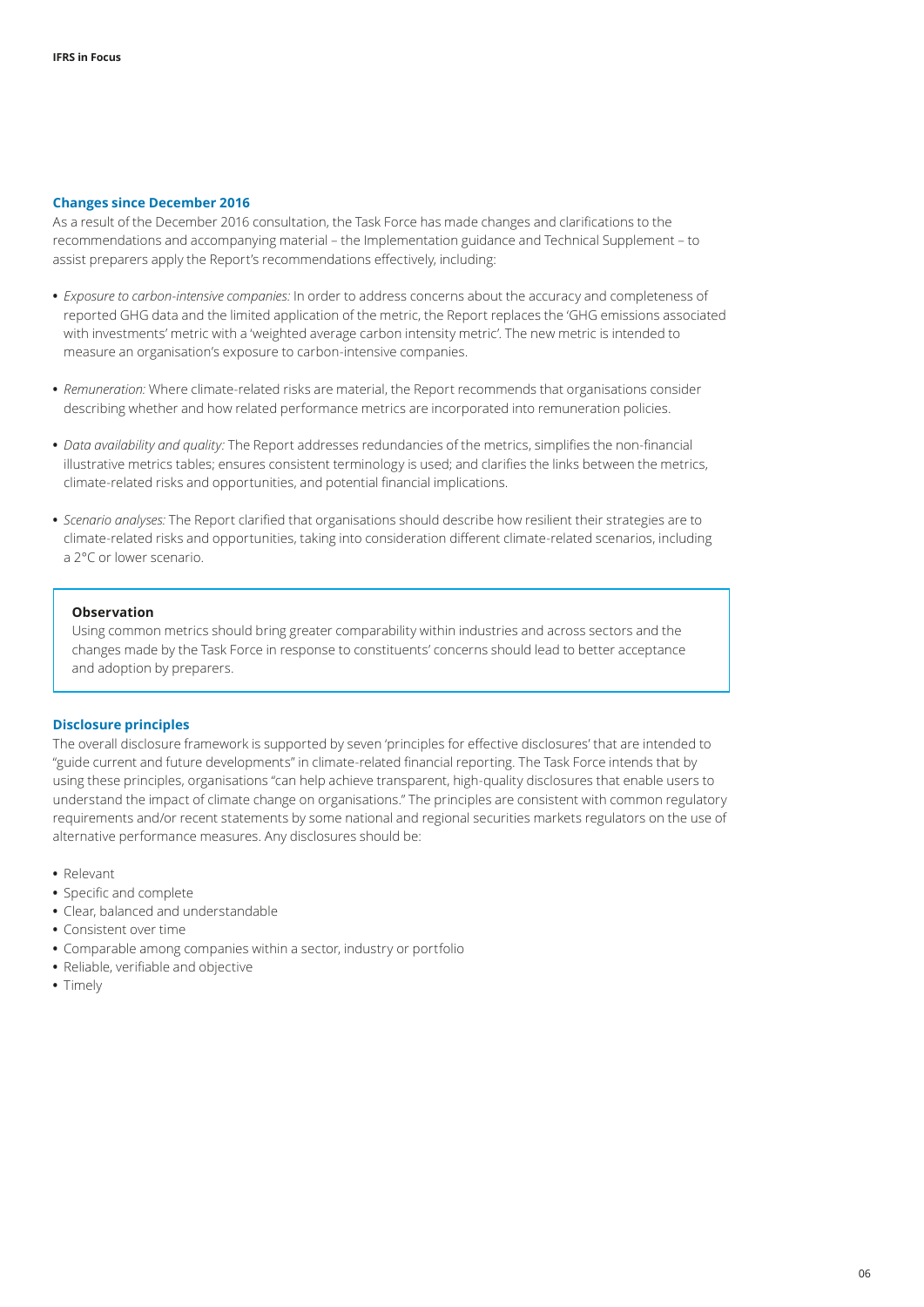#### **Observation**

The Task Force's recommendations can be used by all organisations, although it is implicit that publicly-listed organisations are the immediate focus. By tying the disclosures explicitly to the responsibility to present a clear, balanced and understandable discussion of climate‑related risks and opportunities and the related financial effects in the context of continuous financial disclosure by publicly‑listed organisations, the Task Force has stated without any doubt that the Chief Financial Officer and the Audit Committee have ultimate responsibility for those disclosures.

The success of the Report's recommendations depends on near-term, widespread adoption by organisations in the financial and non‑financial sectors as well as the on‑going leadership of the G20 and its member countries.